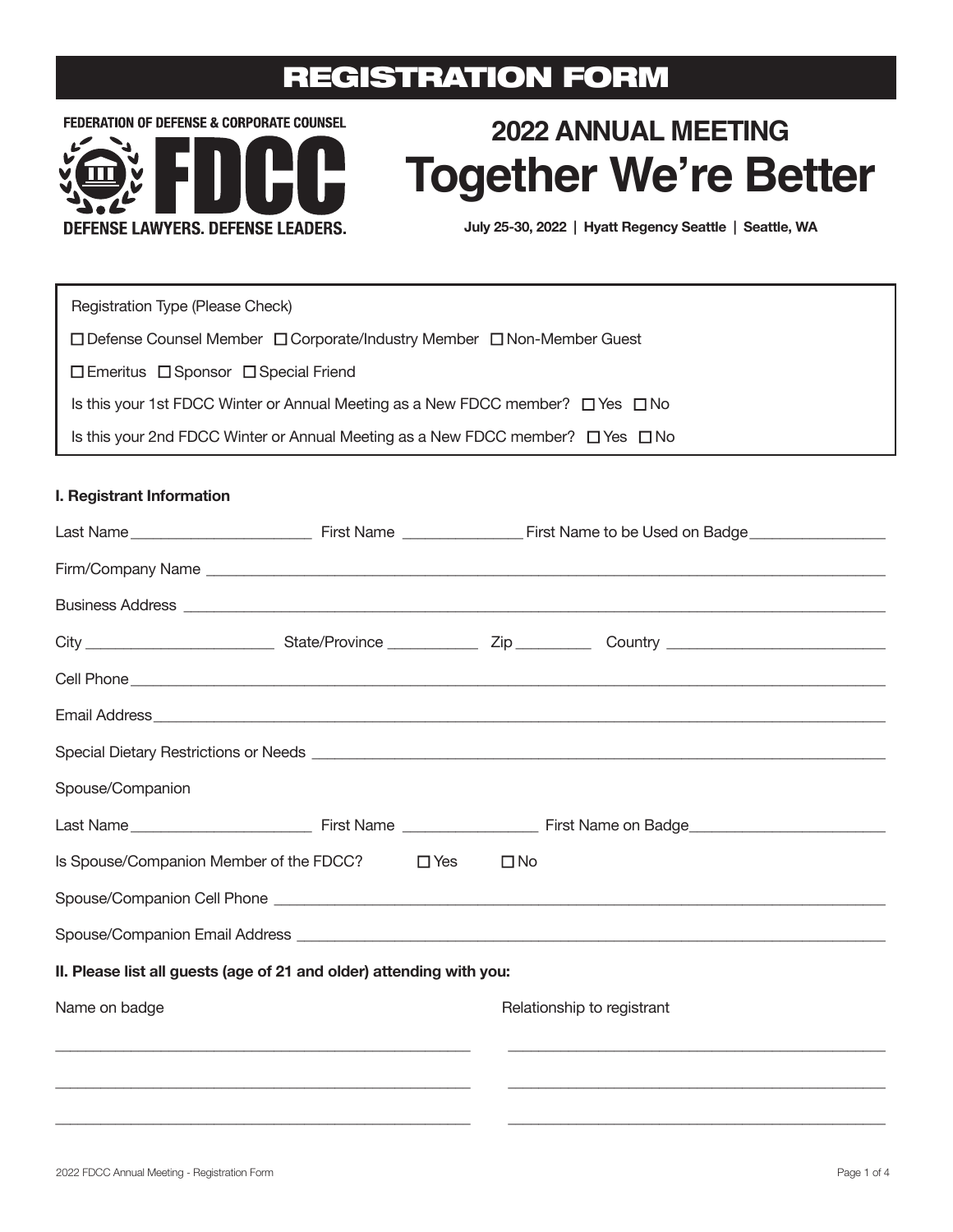### **III. Please list all children (under the age of 21) attending:**

| Name on badge | Birth date | Relationship to registrant |
|---------------|------------|----------------------------|
|               |            |                            |
|               |            |                            |
|               |            |                            |

#### **IV. Meeting Information and Fees**

Member/Non-Member, Corporate, Spouse/Partner/Adult Guest/Adult Child: Fee includes breakfasts, all receptions including the Opening Reception, President's Reception, Dessert Party and Disco.

Children **18 – 20**: Fee includes breakfasts, Opening Reception, President's Reception, Dessert Party and Disco.

**Children under the age 18**: Fee includes breakfasts, the Opening Reception, & Dessert Party. **No one under the age of 18 will be admitted to the President's Reception or Final Night Disco Gala.**

**Please note:** If both spouses are FDCC members, they may pay one Member Fee and One Spouse/Companion fee.

### **V. No one under the age of 18 will be admitted to the President's Reception.**

| <b>Registration Category</b>             | Cost          | After June 24th          | # of Registrants |
|------------------------------------------|---------------|--------------------------|------------------|
| Defense Counsel Member/Non-Member Lawyer | \$1895        | \$2095                   |                  |
| Corporate Counsel                        | \$850         |                          |                  |
| Spouse/Companion/Child Over 21           | \$850         |                          |                  |
| Emeritus                                 | \$500         |                          |                  |
| <b>Emeritus Spouse</b>                   | \$500         |                          |                  |
| <b>Child 18-20</b>                       | \$645         |                          |                  |
| Child 12-17                              | \$475         |                          |                  |
| <b>Child 5-11</b>                        | \$310         |                          |                  |
| Child 4 and under                        | Complimentary |                          |                  |
|                                          |               | <b>Registration Fees</b> | \$               |
|                                          |               | Credit Card Fee \$100*   | \$               |
|                                          |               | <b>Total Fees</b>        | \$               |

\*The credit card fee is a one-time charge. It will not be assessed on any additional guests or activities.

### **VI. 14k Gold Cardinal Convention Charm Cost # of Charms Total \$ \$190** \_\_\_\_\_\_\_\_\_\_\_\_\_\_\_\_\_\_\_\_\_\_\_\_\_\_\_\_ \_\_\_\_\_\_\_\_\_\_\_\_\_\_\_\_\_\_\_\_\_ **VII. Events Date Time Event Price/Person # of Participants**  Monday 7/25 12:00 - 1:30 PM Professional Women's Luncheon Complimentary Monday 7/25 6:00 - 7:00 PM Opening Reception Complimentary Tuesday  $7/26$  6:30 - 10:00 PM President's Reception Complimentary Wednesday 7/27 10:00 - 11:00 AM Book Club Complimentary Wednesday 7/27 9:00 - 11:00 PM Dessert Party Complimentary Complimentary Thursday 7/28 7:00 - 10:00 PM FDCC Dinner & Disco Complimentary Fridaty 7/29 6:30 - 10:30 PM Wonders of WA Family Night Complimentary

**Parents are responsible for children at all the events. No one under 18 may attend President's Reception or Dinner & Disco and no one under 21 may drink alcoholic beverages.**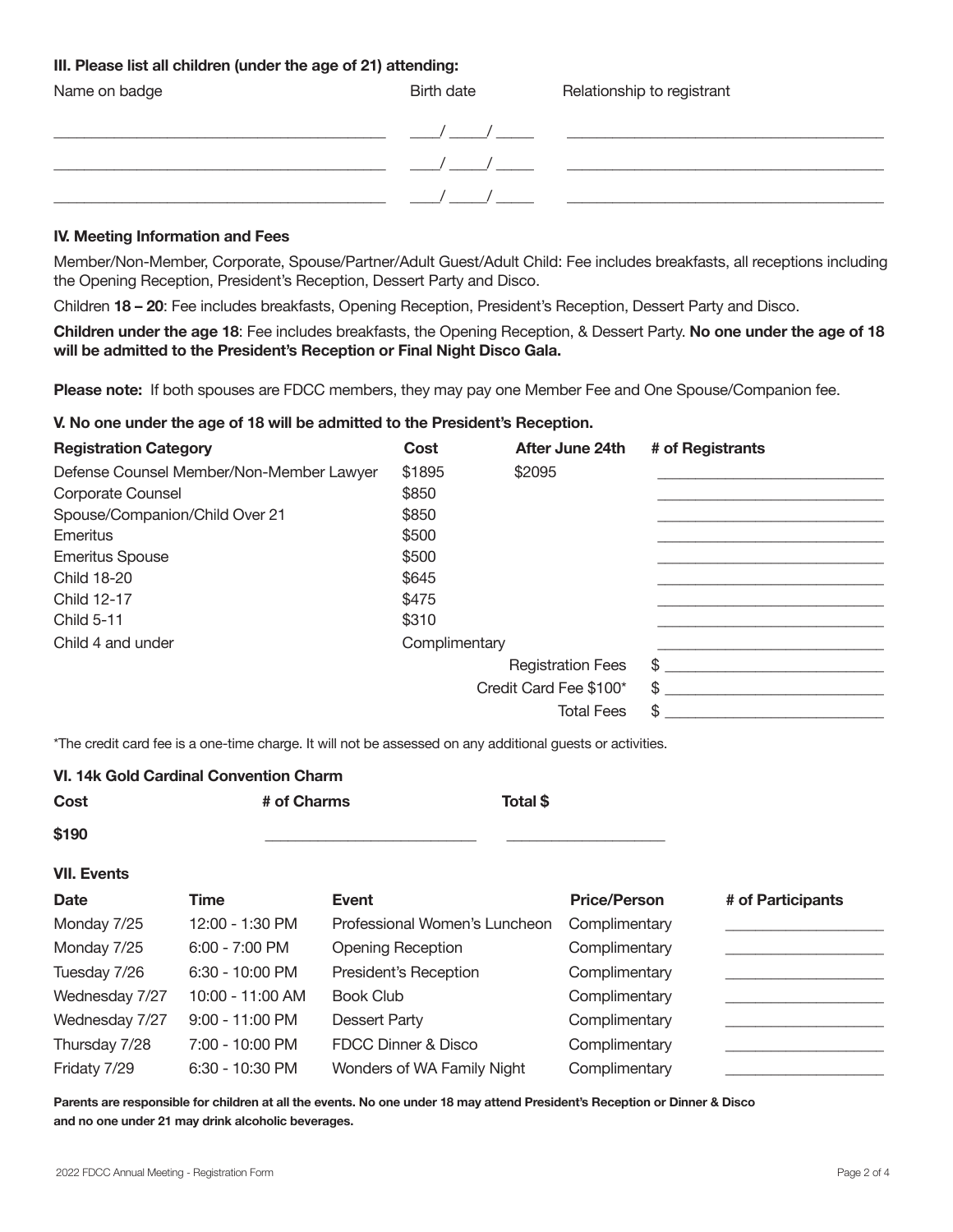| <b>VIII. Optional Activities</b> |                                                        |                      |                                                                                                  |                                                                                                                             |  |
|----------------------------------|--------------------------------------------------------|----------------------|--------------------------------------------------------------------------------------------------|-----------------------------------------------------------------------------------------------------------------------------|--|
| <b>Time</b>                      | <b>Events</b>                                          | #of<br><b>Guests</b> | Price /<br><b>Person</b>                                                                         | <b>Total Cost</b>                                                                                                           |  |
| 12:30 PM - 4:30 PM               | Crew with Bob Christie,<br><b>Box Lunch Included</b>   |                      | \$150                                                                                            |                                                                                                                             |  |
| 12:00 PM - 2:00 PM               | Seaplane Tour of Seattle,<br><b>Box Lunch Included</b> |                      | \$170                                                                                            |                                                                                                                             |  |
| 12:30 PM- 3:30 PM                | <b>Bloedel Reserve Garden Tour</b>                     |                      | \$130                                                                                            |                                                                                                                             |  |
| 12:30 PM - 3:00 PM               | Tasting Room at<br><b>Pike Place Market</b>            |                      | \$40                                                                                             |                                                                                                                             |  |
| 1:00 PM - 4:30 PM                | Chateau Ste Michelle Winery                            |                      | \$116                                                                                            |                                                                                                                             |  |
| 12:15 PM - 4:00 PM               | <b>Glass Blowing Experience</b>                        |                      | \$175                                                                                            |                                                                                                                             |  |
| 12:45 PM - 3:30 PM               | Pike Place Market Tour                                 |                      | \$92                                                                                             |                                                                                                                             |  |
| 12:30 PM - 3:00 PM               | Electric Boats,<br><b>Box Lunch Included</b>           |                      | \$96                                                                                             |                                                                                                                             |  |
| 12:30 PM - 3:00 PM               | Kayak, Box Lunch Included                              |                      | \$70                                                                                             |                                                                                                                             |  |
| 12:30 PM - 3:00 PM               | Stand Up PaddleBoard,<br><b>Box Lunch Included</b>     |                      | \$70                                                                                             |                                                                                                                             |  |
| 12:00 PM - 2:00 PM               | Seaplane Tour of Seattle,<br><b>Box Lunch Included</b> |                      | \$170                                                                                            |                                                                                                                             |  |
| 1:00 PM - 4:00 PM                | Sizzlin' in Seattle Cookoff                            |                      | \$60                                                                                             |                                                                                                                             |  |
| 12:00 PM - 3:00 PM               | Sailing on Lake Union,<br><b>Box Lunch Included</b>    |                      | \$115                                                                                            |                                                                                                                             |  |
| 12:30 PM - 3:30 PM               | Hiking Little Mt. Si,<br><b>Box Lunch Included</b>     |                      | \$80                                                                                             |                                                                                                                             |  |
| 12:00 PM - 3:00 PM               | Argosy Locks Cruise                                    |                      | \$100                                                                                            |                                                                                                                             |  |
| 12:00 PM - 2:00 PM               | Seaplane Tour of Seattle,<br><b>Box Lunch Included</b> |                      | \$105                                                                                            |                                                                                                                             |  |
| 12:30 PM - 4:00 PM               | Alki Beach Day,<br><b>Box Lunch Included</b>           |                      | \$80                                                                                             |                                                                                                                             |  |
| 12:30 PM - 3:30 PM               | University Village Shopping Tour                       |                      | \$60                                                                                             |                                                                                                                             |  |
|                                  | Charm Fee<br><b>GRAND TOTAL</b>                        |                      |                                                                                                  | $\frac{1}{2}$<br><u> 1989 - Johann Barn, mars ann an t-Amhain</u><br><u> 1980 - Andrea Station, Amerikaansk politiker (</u> |  |
|                                  |                                                        |                      | <b>Registration Categories</b><br><b>Optional Activities Fee</b><br>(total of all charges above) | \$<br>\$                                                                                                                    |  |